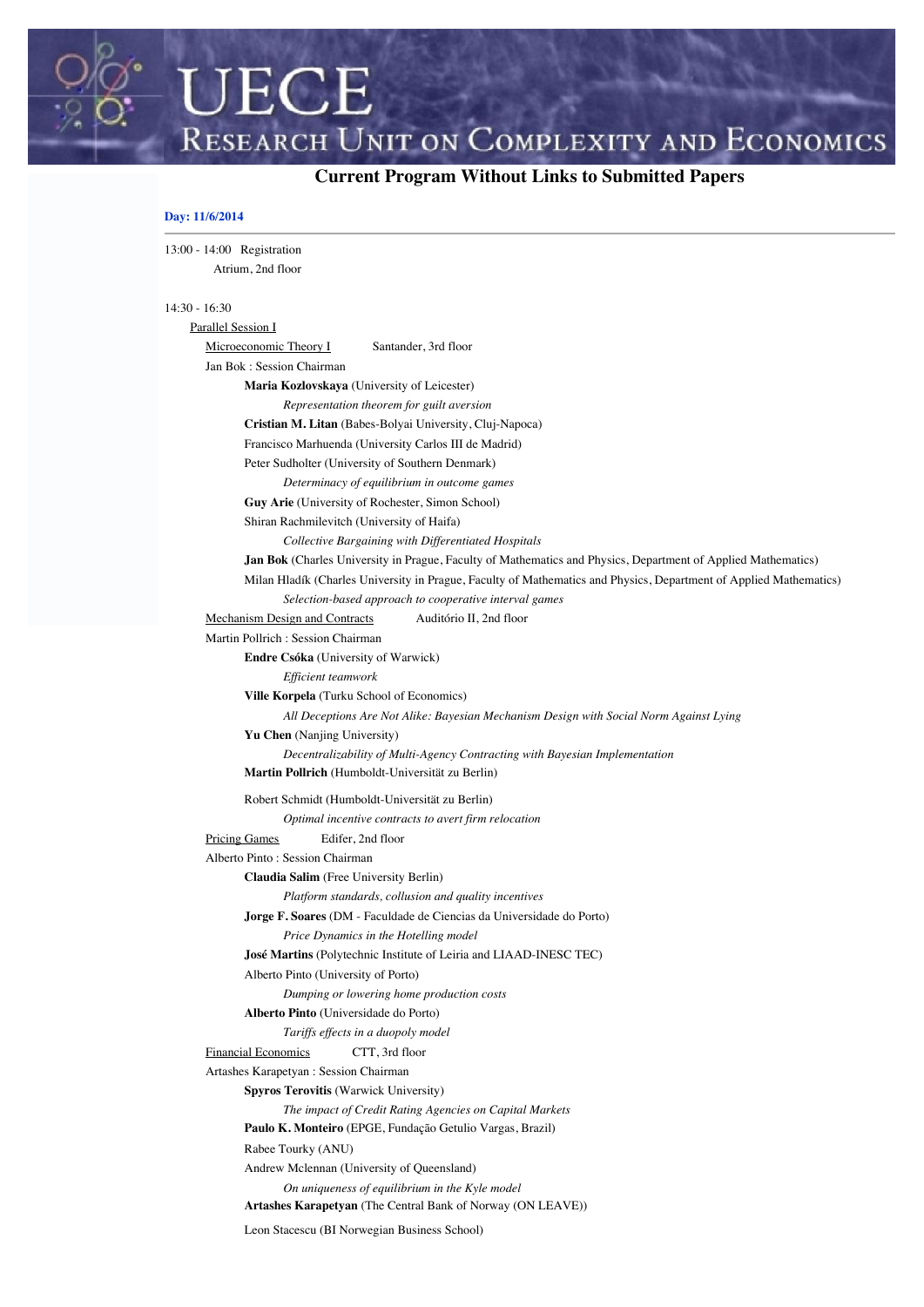*Collateral and Relationship Lending*

Auctions Auditorio III, 2nd floor

#### Vincent Meisner : Session Chairman

**Theodore Turocy** (University of East Anglia)

Lucas Rentschler (Universidad Francisco Marroquin)

*All-pay auctions with interdependent valuations: The highly competitive case*

**Nozomu Muto** (Yokohama National University)

Yasuhiro Shirata (Otaru University of Commerce)

Takuro Yamashita (Toulouse School of Economics)

*Revenue-capped efficient auctions*

#### **Vincent Meisner** (University of Mannheim)

#### Felix Jarman (University of Mannheim)

*Ex-post optimal knapsack procurement*

16:30 - 17:00 Coffee Break Atrium, 2nd floor

17:00 - 18:00 Eva Tardos - Title: Composable Mechanisms, Learning, and Price of Anarchy in Auctions - Chairman:F. Bloch Auditório CGD, 2nd floor

### 18:05 - 19:35

Parallel Session II

Network stability Auditório II, 2nd floor

**Tim Hellmann** (Bielefeld University)

Jakob Landwehr (Bielefeld University)

*Stable Networks in Homogeneous Societies*

**Vladyslav Nora** (Nazarbayev University)

*When Conict Pays: Networks of Neighbors and Enemies*

**László Á. Kóczy** (Hungarian Academy of Sciences, Centre for Economic and Regional Studies and Óbuda University) *Coalitionally stable networks*

Bargaining and Cooperation Edifer, 2nd floor

Ana Mauleon : Session Chairman

**Tom Truyts** (CEREC, Saint-Louis University, Brussels)

Tom Potoms (ECARES, ULB)

*On Symbols and Cooperation*

**Gilles Grandjean** (USL Brussels)

Wouter Vergote (USL Brussels)

*Cooperation, competition and market entry*

# **Rémy Delille** (University of Bordeaux)

Jean-chritophe Pereau (Université de Bordeaux)

*The river bargaining problem (Tittle is subject to be modified)*

Applied Game Theory Auditório III, 2nd floor

Fausto Cavalli (University of Milan-Bicocca)

**Mario Gilli** (Department of Economics, University of Milan-Bicocca)

Ahmad Naimzada (University of Milan-Bicocca)

*A model of political and social conflict: equilibria and stability. The symmetric case*

## **Bruno M P M Oliveira** (FCNA, LIAAD-INESC TEC, Universidade do Porto)

*R&D effects in the Cournot model*

```
Social Choice I CTT, 3rd floor
```
Lars Ehlers : Session Chairman

**Stefan Behringer** (University Duisburg-Essen)

Yukio Koriyama (Ecole Polytechnique)

*Public good provision with many agents: generalizations and examples*

## **Luís Carvalho** (ISCTE-IUL; NovaSBE)

*A Note on the Proportional Bargaining Solution*

**Lars Ehlers** (U de Montreal)

*Strategy-Proofness and Essentially Single-Valued Cores Revisited*

19:35 - 20:00 Welcome Reception Old Library, 4th floor

## **Day: 11/7/2014**

10:00 - 11:30 Parallel Session III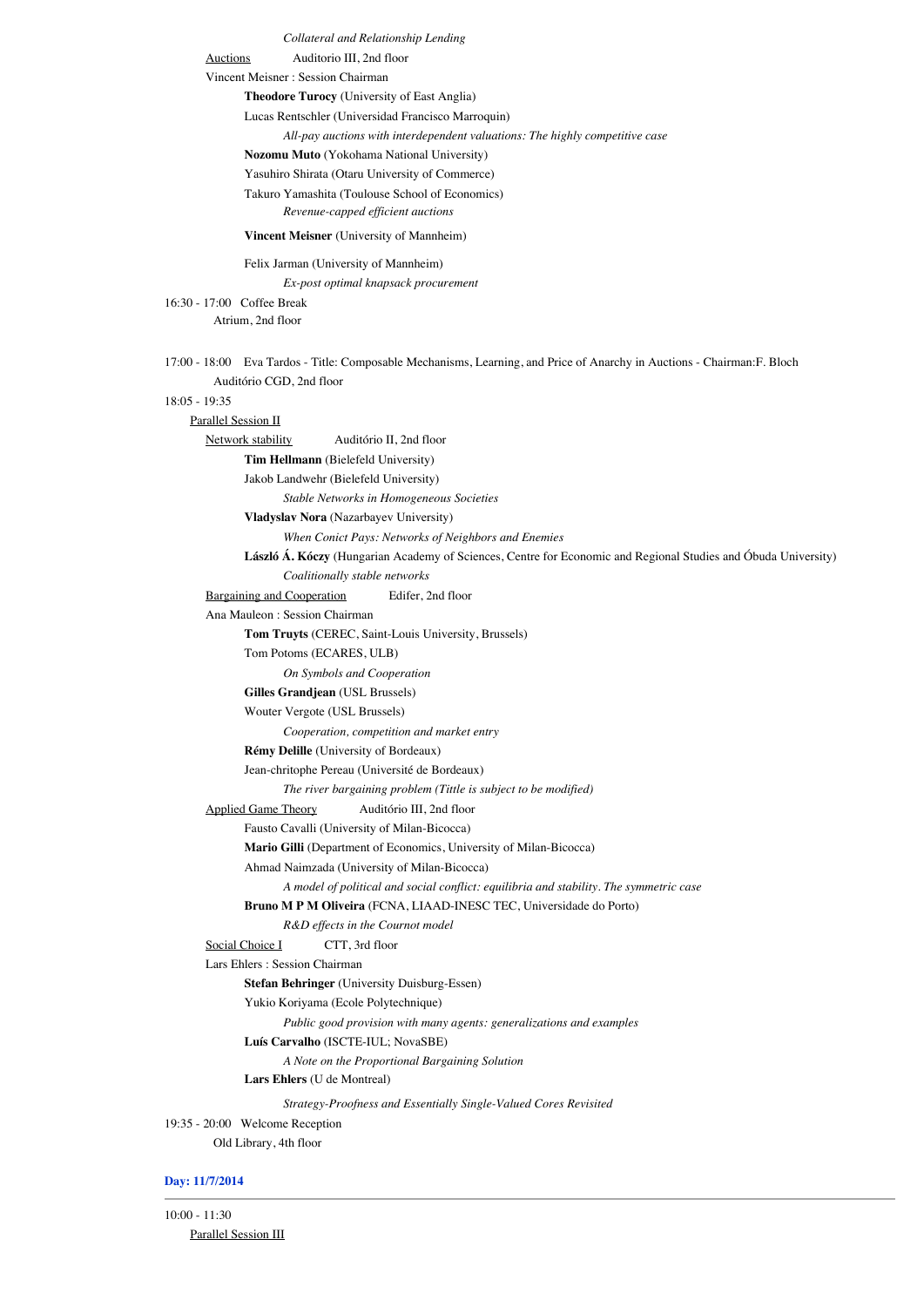```
Experiments and Experimentalists Auditório II, 2nd floor
              Yumiko Baba (Aoyamagakuin University)
                      A note on a comparison of simultaneous and sequential Colonel Blotto games, with an application to patent lawsuits
              Ruben Martinez cardenas (University of York)
                      A Contest Based Financing Mechanism for Experimentalists
              Olga Gorelkina (Max Planck Institute for Research on Collective Goods, Bonn)
              Alia Gizatulina (Max Planck Institute for Research on Collective Goods)
                      Fairness and Trade: a Field Experiment
       Negotiation and Bargaining Edifer, 2nd floor
       Guido Maretto : Session Chairman
              Andrea Canidio (Central European University)
              Heiko Karle (ETH Zurich)
                      The Timing of Negotiations: Bargaining, Incomplete Agreements and the Focusing Effect.
              Heiko Karle (ETH Zurich)
              Christian Staat (ECARES (ULB))
                      Signaling Quality with Initially Reduced Royalty Rates
              Guido Maretto (Nova School of Business and Economics)
                      Dual track sell-out: a case of signaling combination
       Information and Market Structure BES, 4th floor
       Nicolas Lambert : Session Chairman
               Tibor Heumann (Yale University)
                      Information and market power in rational expectations equilibrium
              Anna Bayona (ESADE)
                      The value of information with an endogenous public signal
              Nicolas Lambert (Stanford University)
              Michael Ostrovsky (Stanford University)
              Mikhail Panov (Stanford University)
                      Strategic trading in informationally complex environments
       Networks and public economics Auditório III, 2nd floor
              Maia King (Queen Mary, University of London)
                      Reputation and cooperation in networks
              Britta Hoyer (Universität Paderborn)
              Kris De jaegher (Utrecht University School of Economics)
                      Network Disruption and the Common Enemy Effect
              Hannu Salonen (University of Turku)
                      Equilibria and centrality in link formation games
       Regulation Santander, 3rd floor
       David Henriques : Session Chairman
              Franz Hubert (Humboldt University Berlin)
              Ekaterina Orlova (Humboldt University Berlin)
                      Network access and market power
              Laura Abrardi (Politecnico di Torino)
              Carlo Cambini (Politecnico di Torino)
                      Tariff regulation with energy efficiency goals
              David Henriques (Ofcom -- UK Regulator and Competition Authority)
                      How does airtime regulation influence advertising quality? A two-sided market perspective.
11:30 - 12:00 Coffee Break
        Atrium, 2nd floor
12:00 - 13:00 Claude d Aspremont - Title: Efficient Bayesian Mechanisms: A Review - Chairman: R. Amir
        Auditório CGD, 2nd floor
13:00 - 14:30 Lunch
        Old library, 4th floor
14:30 - 16:30
    Parallel Session IV
       IO I Edifer, 2nd floor
              Joana Pinho (CEFUP and University of Porto)
              António Brandão (University of Porto, Faculty of Economics, CEF.UP)
                      How do asymmetries in firms' productivity affect the labor market?
              Oliver Woll (ZEW (Centre for European Economic Research))
```

```
Dominik Schober (ZEW (Centre for European Economic Research))
```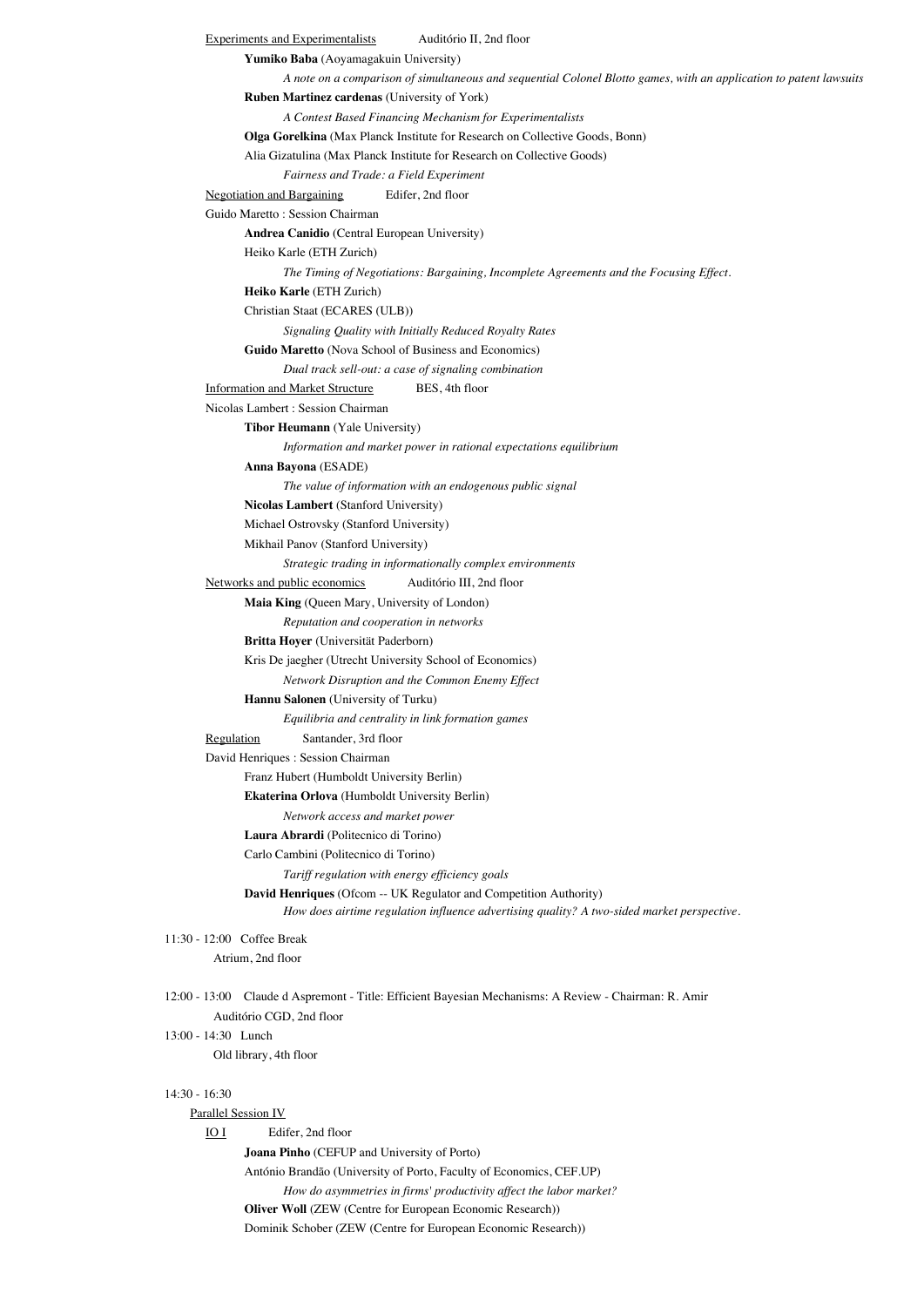```
Raffaele Fiocco (University of Mannheim)
                      The strategic value of partial vertical integration
       Information BES, 4th floor
              Nicole Tabasso (University of Surrey)
                      Diffusion of competing information
              Andriy Zapechelnyuk (University of Glasgow)
                      Information Monopoly
              Sergei Severinov (University of British Columbia)
              Raymond Deneckere (University of Wisconsin)
                      Multi-Dimensional Screening: A Solution to a Class of Problems
              Pedro Godinho (Faculty of Economics of the University of Coimbra and GEMF)
              Joana Dias (Faculty of Economics of the University of Coimbra and INESC Coimbra)
                      A two-player simultaneous store location game with client choice based on a gravitational model
       Cooperative games and Applications Auditório II, 2nd floor
       Carlos Hervés-beloso : Session Chairman
              María Gómez-rúa (Universidade de Vigo)
              Jorge Alcalde-unzu (Universidad Pública de Navarra)
              Elena Molis (Universidad de Granada)
                      "Sharing the costs of cleaning a river: the Upstream Responsibility rule"
              Juan Vidal-puga (University of Vigo)
              Alfredo Valencia Toledo (Universidad de Vigo)
                      "A sequential bargaining protocol for land rental arrangements"
              Estela Sánchez rodríguez (University of Vigo)
              Carmen Quinteiro sandomingo (University of Vigo)
              Miguel Mirás calvo (University of Vigo)
                      "Monotonicity properties and ranking of rules in airport problems"
              Miguel Mirás calvo (University of Vigo)
              Carmen Quinteiro sandomingo (University of Vigo)
              Estela Sánchez rodríguez (University of Vigo)
                      "Computing the stable allocation that compensates utopia payoffs in bankruptcy games. "
       Microeconomic Theory II Auditório III, 2nd floor
       Marc Vorsatz : Session Chairman
              Marc Vorsatz (UNED)
              Jorge Alcalde-unzu (Universidad Pública de Navarra)
                      Strategy-proof location of public facilities
              Markus Walzl (Innsbruck University)
                      Competing trade mechanisms and monotone mechanism choice
              Arkadi Predtetchinski (Maastricht University)
              Janos Flesch (Maastricht University)
                      Subgame-perfect epsilon-equilibria in perfect information games with common preferences at the limit.
              Jorge Alcalde-unzu (Universidad del País Vasco)
              Marc Vorsatz (UNED)
                      Do we agree? Measuring the cohesiveness of preferences
       Partnerships and networks Auditório CGD, 2nd floor
       Gabrielle Demange : Session Chairman
              Alper Nakkas (Nova School of Business and Economics)
                      The impact of valuation heterogeneity and network structure on equilibrium prices in supply chain networks
              Francis Bloch (Paris 1 and Paris School of Economics)
                      The formation of partnerships in social networks
              Gabrielle Demange (PSE)
                      Optimal targeting strategy in a network under positive externalities
16:30 - 17:00 Coffee break
         Atrium, 2nd floor
17:00 - 19:00
    Parallel Sessions V
       Farsighted Networks Edifer, 2nd floor
       Vincent Vannetelbosch : Session Chairman
              Jean-jacques Herings (Maastricht University)
               Ana Mauleon (Saint-Louis University, Brussels and CORE, UCLouvain)
```
Vincent Vannetelbosch (CORE, University of Louvain and Saint-Louis University - Brussels)

*Investment, Sluggish Demand, and Public Support—New Technologies to Fight Market Power?*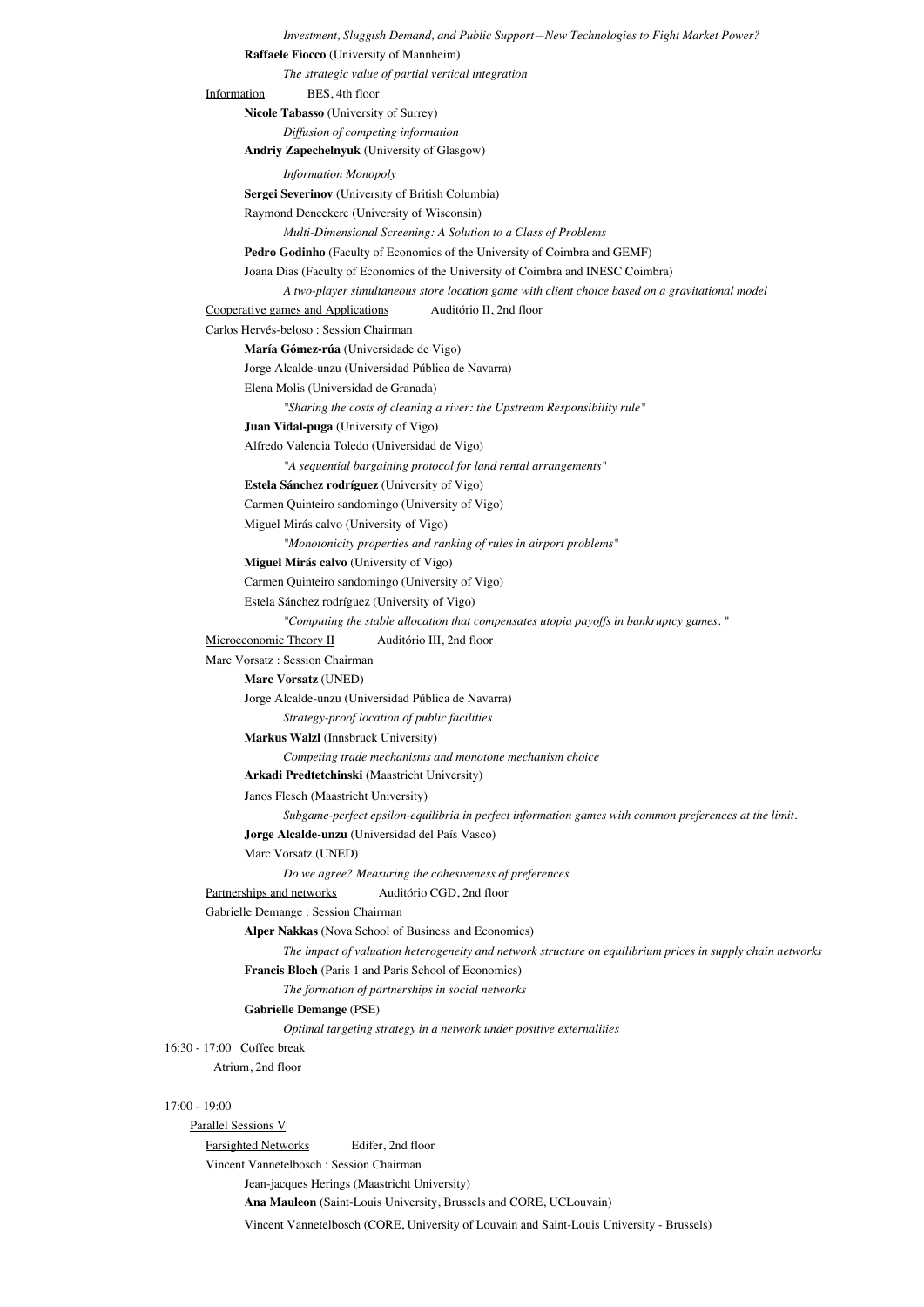```
Stability of Networks under Level-K Farsightedness
               Ana Mauleon (CEREC, Saint-Louis University)
               Jose jorge Sempere-monerris (University of Valencia)
               Vincent Vannetelbosch (CORE, University of Louvain and Saint-Louis University - Brussels)
                      Farsighted R&D Networks
               Manuel Förster (CEREC - Université Saint-Louis - Bruxelles)
                      Strategic Communication in Social Networks
               Nicolas Carayol (University of Bordeaux)
               Rémy Delille (University of Bordeaux)
               Vincent Vannetelbosch (CORE, University of Louvain and Saint-Louis University)
                      Allocating value among farsighted players in network formation
       IO II BES, 4th floor
               Sjaak Hurkens (Institute for Economic Analysis)
               Ángel López (Departament d'Economia Aplicada (UAB))
                      Who should pay for two-way interconnection?
               Jose pedro Pontes (University of Lisbon)
               Joana Pais (ISEG/Technical University of Lisbon)
                      Geographic concentration, transport infrastructure, and economic development
               Erika färnstrand Damsgaard (IFN Stockholm)
               Per Hjertstrand (IFN Stockholm)
               Pehr-johan Norbäck (IFN Stockholm)
               Lars Persson (IFN Stockholm and CEPR)
               Helder Vasconcelos (Faculdade de Economia do Porto, ANACOM and CEPR)
                      Why entrepreneurs choose risky R&D projects - but still not risky enough
       Political Economy Auditório II, 2nd floor
       Francesco Carli : Session Chairman
               Burak Uras (Tilburg University)
                      "Optimal Joint Liability Lending and Costly Monitoring"
               Francesco Lancia (U. Vienna)
                      Partisan Politics, Public Debt, and Growth
               Jan Auerbach (University of Exeter)
                      Political Competition over Property Rights Enforcement
        Economic Theory: General Equilibrium Auditório III, 2nd floor
       Emma Moreno : Session Chairman
               Carlos Hervés-beloso (Universidad de Vigo)
               Sebastian Cea echenique (University of Chile)
                      Equilibrium existence in a rational expectation economy whit non fully informative prices
               João Correia-da-silva (CEF.UP and Faculdade de Economia, Universidade do Porto)
                      Non-existence of general equilibrium with EUU preferences.
               Marta Faias (Universidade Nova de Lisboa)
               Emma Moreno (University of Salamanca)
               Myrna Wooders (vanderbilt)
                      On a further neutrality theorem.
               Emma Moreno (University of Salamanca)
               Javier Hervés-estévez (Universidad de Vigo)
                      Some remarks on bargaining sets for exchange economies.
        Contests & Teams Auditório CGD, 2nd floor
               Marco Serena (Universidad Carlos III, Madrid)
                      Information in contests
               Jurgis Karpus (King's College London)
               Mantas Radzvilas (London School of Economics)
                      Team Reasoning and a Rank-Based Function of Team's Interests
               Lars Peter Metzger (Dortmund University)
                      Contests with coalitions and incomplete information
               Irina Kirysheva (Nazarbayev University)
                      Optimal prize allocation in contests with sabotage
20:00 - Conference Dinner
         Restaurant: Tágide; Largo da Academia Nacional de Belas Artes 18-20, 1200-005 Lisboa
```
# **Day: 11/8/2014**